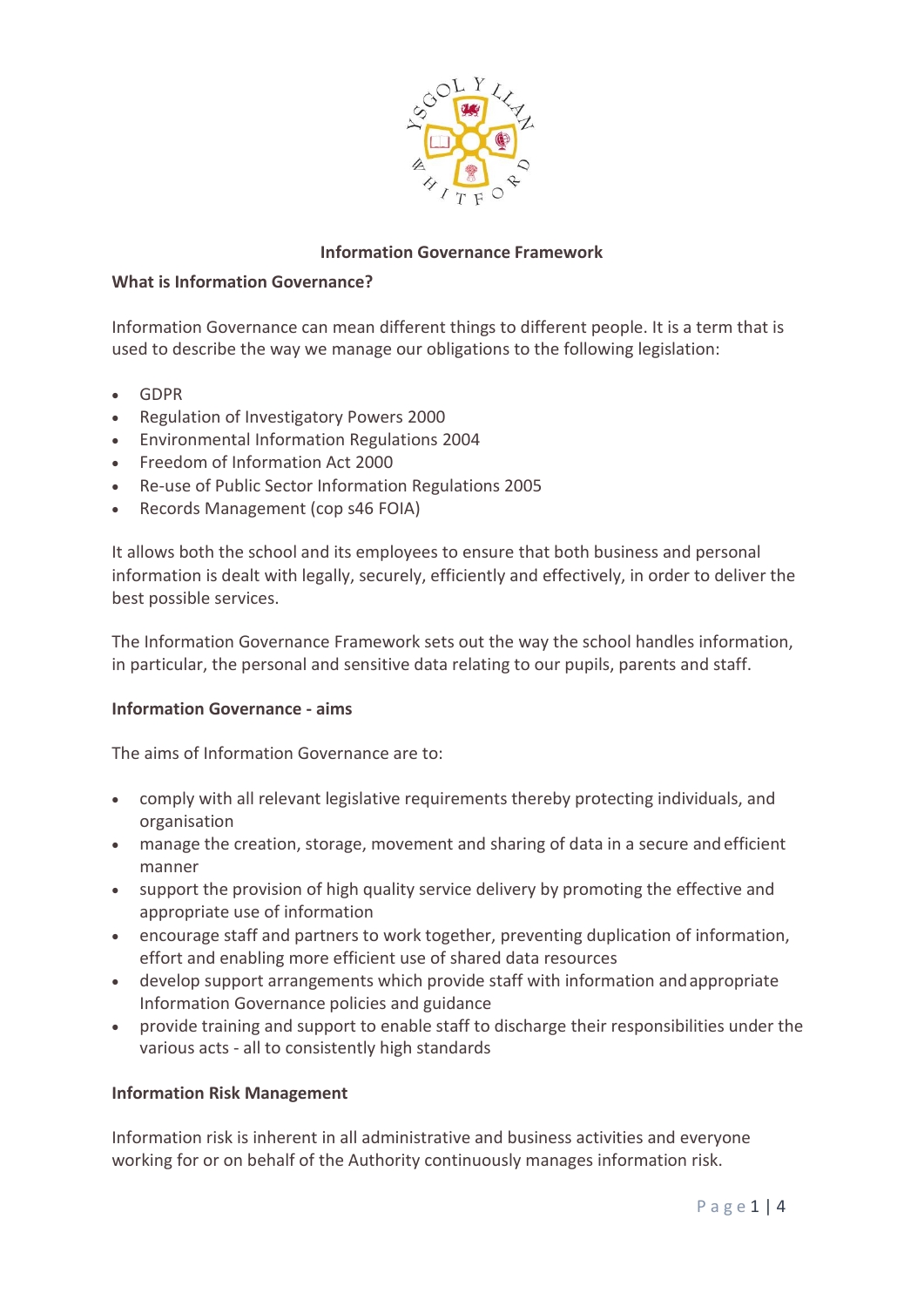Information risk management is an essential element of information governance and is an integral part of good management practice. The intent is to embed information risk management in a very practical way into business processes and functions.

## **Information Assets**

An information asset is a body of information, defined and managed as a single unit so it can be understood, shared, protected and exploited effectively. Information Assets (IA) have recognisable and manageable value, information lifecycle. By identifying IAs it is possible to quantify risk, mitigate and control risks and individuals who manage and control the asset and risks.

#### **How to Identify an IA**

- 1) Does the information have a value to the organisation? i.e.
	- a. How useful is it? Will it cost money to reacquire?
	- b. Would there be legal, reputational or financial repercussions if you couldn't produce it on request?
	- c. Would it have an effect on operational efficiency if you could not accessit?
	- d. Would there be consequences for not having it?
- 2) Is there a risk associated with the information? i.e.
	- a. Is there a risk of losing it?
	- b. A risk that it is not accurate?
	- c. A risk that someone may tamper with it?
	- d. A risk arising from inappropriate disclosure?
- 3) Does the class of information have a specific content? i.e.
	- a. Do you understand what it is
	- b. What it does?
	- c. Does it include the context of the data?
- 4) Does the information have a manageable lifecycle? i.e.
	- a. Are all the components created for a common purpose?
	- b. Have the same retention date
	- c. Be disposed of in the same way and according to the same rules?

#### **Privacy Impact Assessments**

**Are a means of assessing risk when processing personal information. They should be conducted at the start of any project collecting personal digital data. There is a statutory need to conduct them where the data is special category data.**

#### **Information Security**

Information stored and processed by the council or by third parties working on behalf of the school should be recognised and managed as a valuable asset and subject to the same resource management processes as any other resource. When data is created, stored, transmitted communicated it must be protected from unauthorised access, use, modification or destruction.

Without adequate levels of protection, confidentiality, integrity and availability of information it is not possible to comply with obligations including legal, statutory and contractual requirements. Personal data should be encrypted or pseudonymised where possible.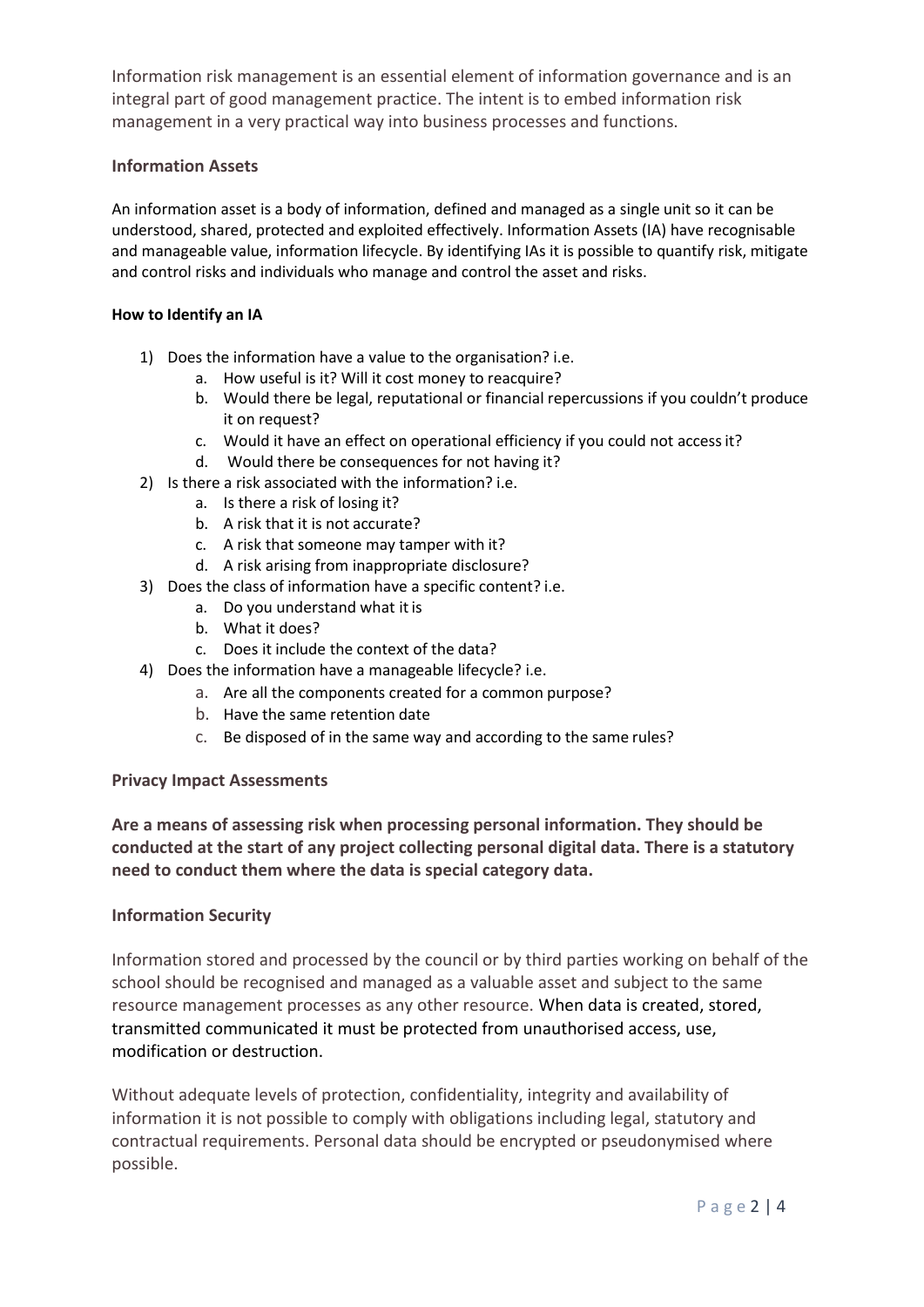All access to, and use of information should follow the information governance principles

**Confidentiality** Appropriate measures must be taken to ensure that information is accessible only to those authorised to have access.

**Integrity** The accuracy and completeness of information must be maintained and all changes affecting that information must be authorised, controlled, and validated.

**Availability** Information must be available to authorised individuals when required. In the event of a disaster or other events, Flintshire County Council information and the systems critical to the success of our organisation must be recoverable in accordance with plans.

**Authentication** All persons and systems seeking access to information or to our networked computer resources must first establish their identity to Flintshire County Council.

**Access Control** The privilege to view or modify information, computer programs, or the systems on which the information resides, must be restricted to only those whose job functions absolutely require it.

#### **Compliance**

User access to information, and activity on the organisation's computers, firewalls and networks must be recorded and maintained in compliance with all security, retention, relevant legislation and regulatory requirements.

It is the responsibility of each member of staff to adhere to the school's Security Policies.

#### **Information Sharing**

Information sharing is key to the Authority's goal of delivering better, more efficient services that are coordinated around the needs of the individual. It is essential to enable early intervention and preventative work, for safeguarding and promoting welfare and for wider public protection. Information sharing is a vital element in improving outcomes for all.

#### **Taking our responsibilities for handling information seriously**

At the heart of Information Governance is training. This is so that staff can all understand how managing information affects their working lives and be fully aware of their responsibilities. A key responsibility concerns managing personal protected information. Policies and procedures can be put in place but training helps staff to understand what they are doing and how to implement them.

#### **Roles**

# **Governing Body**

The Governing Body is the Data Controller and owns the policy, fulfil a monitoring role, manage complaints and review the policy as appropriate. The Data Protection Officer will provide advice and assistance in these functions.